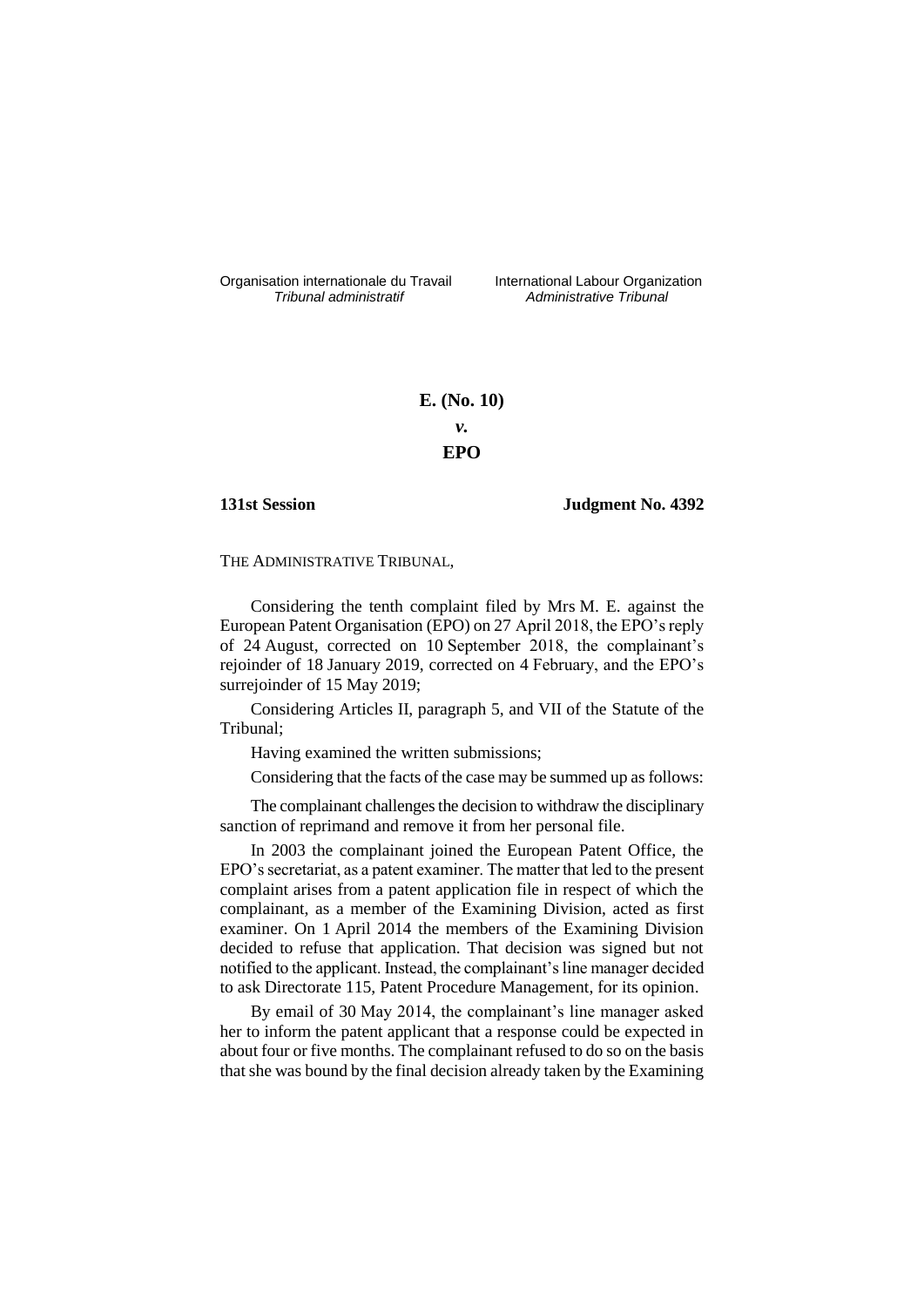Division and that the EPO was required by the rules to notify the decision with immediate effect. During a meeting held on 4 September 2014, the complainant was asked again to send the communication. By email of 8 September 2014, the line manager instructed her, in accordance with Article 10 of the European Patent Convention, to issue the previously requested communication by 12 September 2014. On 10 September 2014 the complainant replied that she considered the order to be unlawful, but the line manager further confirmed the validity of the order. On 12 September the complainant sent the requested communication to the applicant and attached "extensive internal notes" including the exchange of emails she had had with her line manager concerning the order to issue the communication in question. On that same day, the complainant contacted the President of the Office to complain about interference with the work of the Examining Division.

By letter of 10 November 2014, the Vice-President, Directorate-General 4 (DG4) reminded her that the Examining Division is bound by procedural instructions issued by the respective line managers and that not carrying out these instructions or displaying clear obstructive behaviour in carrying them out could compromise the operational efficiency of the Office and the necessary trust between the Office and its employees.

On 2 March 2015 the Principal Director Human Resources informed the complainant that the Office was considering imposing on her a disciplinary measure and asked for her written defence before issuing a decision. By a letter of 27 March 2015, the Office decided to impose on the complainant the disciplinary measure of reprimand for failure to comply with repeated oral and written requests from her line manager and for putting the Office's image at risk when sharing internal notes with a patent applicant.

On 26 June 2015 the complainant submitted a request for review, which was rejected on 10 August 2015. On 10 November 2015 she filed an internal appeal. After a hearing that took place in June 2017, the Appeals Committee rendered its opinion on 28 November 2017. The majority of its members concluded that all the grounds of appeal were unsubstantiated but recommended that the contested decision be set aside on the grounds that the disciplinary measure imposed was disproportionate. They considered that an award of damages was not necessary.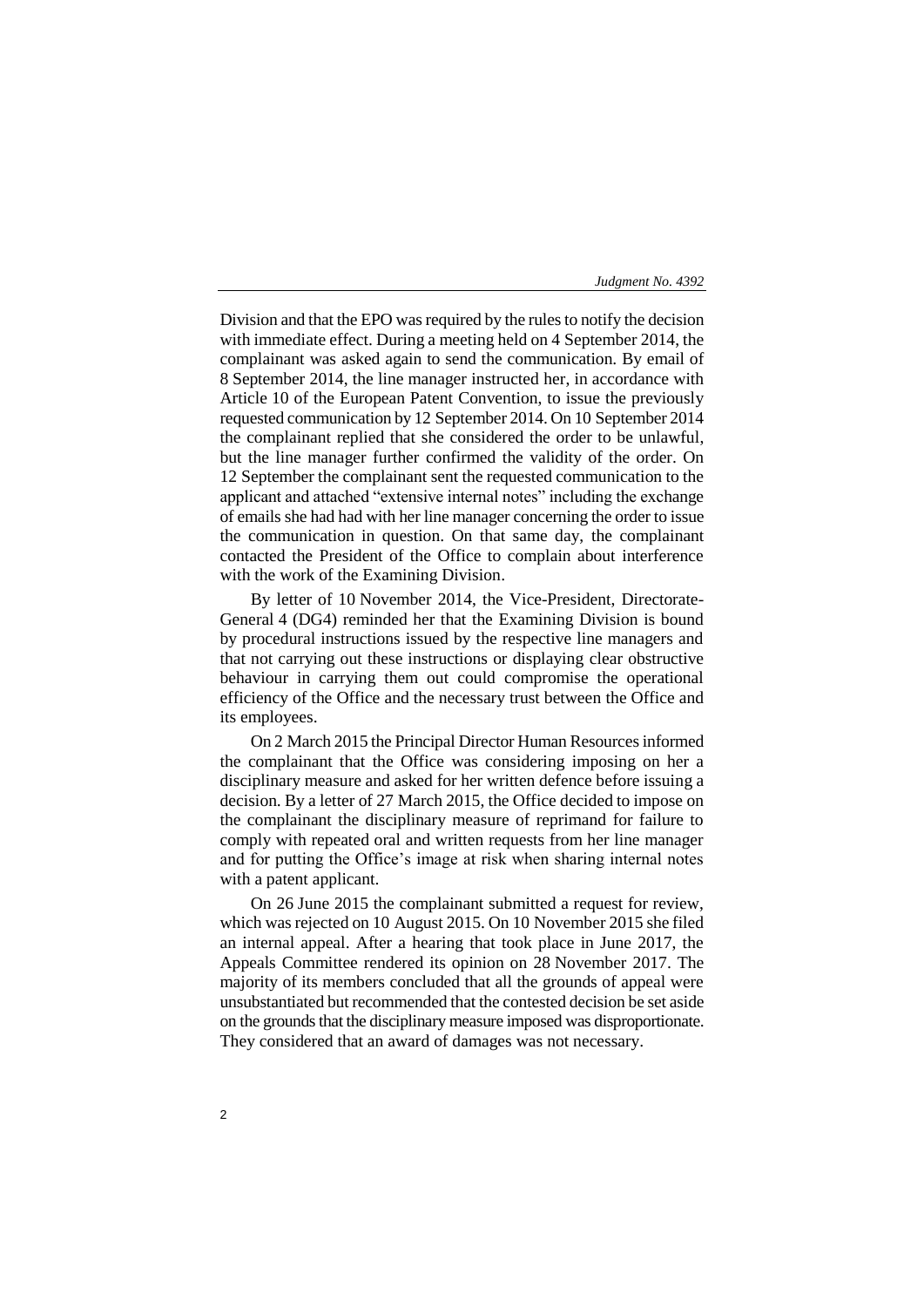By letter of 29 January 2018, the Vice-President DG4 decided, by delegation of power, to endorse the majority opinion of the Appeals Committee and to withdraw the reprimand from the complainant's personal file. That is the impugned decision.

The complainant asks the Tribunal to set aside the impugned decision in its entirety and to declare null and void the opinion of the Appeals Committee. She requests that the decision of 27 March 2015 to issue a reprimand be set aside by adding to her personal file her written defence as well as an annex to the reprimand stating that it is quashed and that the decision was based on abuse of power. The complainant seeks compensation in the amount of 1,000 euros per month from the date of insertion of the reprimand in her personal file until the requested documents are added to her personal file. She also seeks 60,000 euros for moral and financial damages and for the loss of career prospects produced by the unjustified reprimand. She further claims costs for the internal appeal proceedings as well as for the proceedings before the Tribunal. The complainant requests 8 per cent interest on all amounts due. Alternatively, she asks the Tribunal to set aside the impugned decision and to declare null and void the Appeals Committee's opinion as well as the whole internal appeal procedure. She requests that the Tribunal refer the case back to the Appeals Committee with the order to treat it in substance with a correctly composed Committee. She seeks compensation of 2,000 euros for the procedural delay and procedural violations. She further claims 5,000 euros in costs for the internal appeal proceedings and the present proceedings. She requests 8 per cent interest on all amounts due.

The EPO asks the Tribunal to dismiss the complaint as irreceivable in part and unfounded on the merits.

# CONSIDERATIONS

1. The complainant requests the joinder of this complaint with other complaints which she has filed in the Tribunal, namely her second, third, fourth, fifth, seventh and eighth complaints. She states that this complaint is but one of a series of interrelated complaints which she filed in the Tribunal because at least since 2012 she has suffered from recurring attacks on her professional status and her personal dignity. The request is rejected as, in the first place, her second, third, fourth and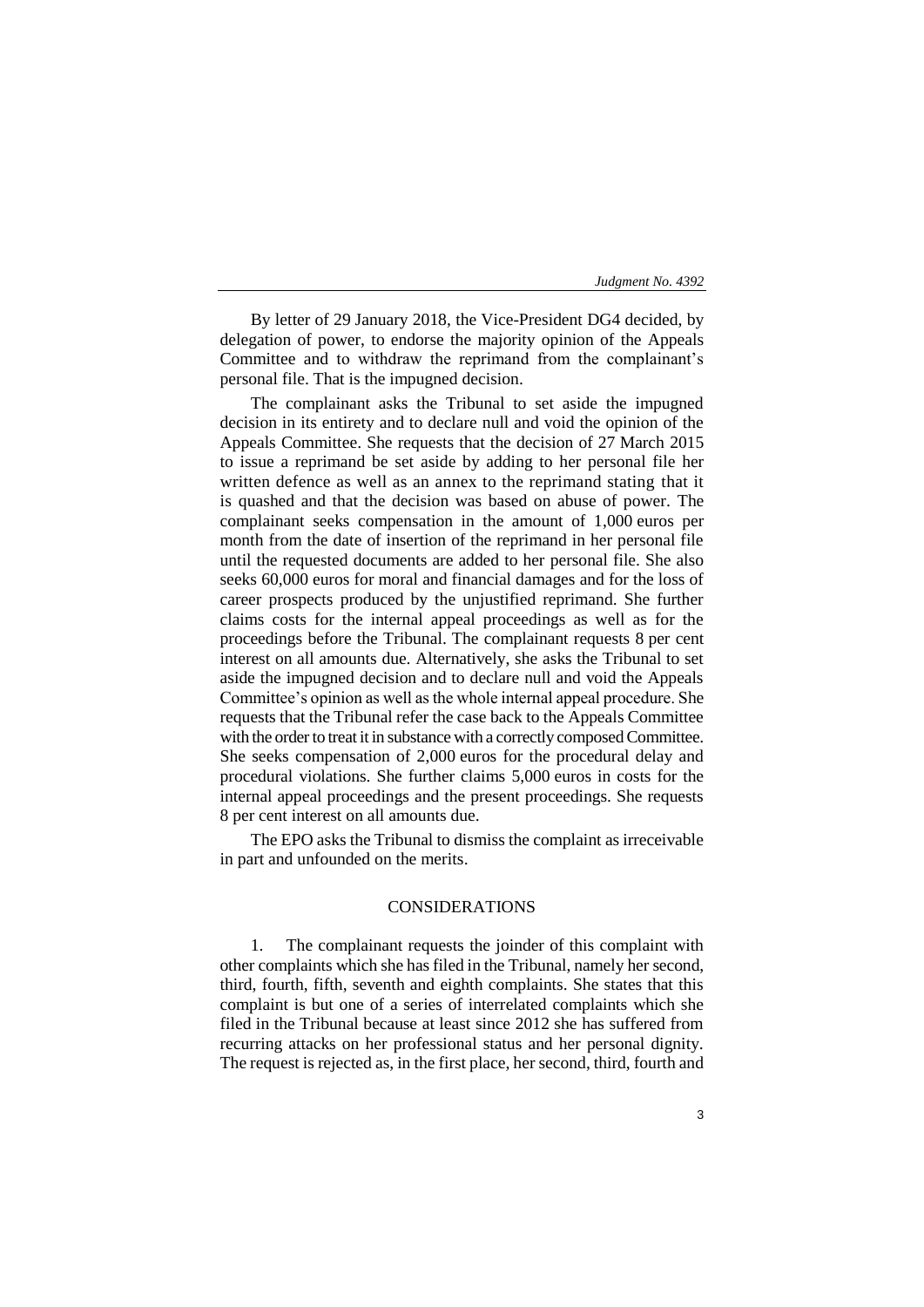seventh complaints were considered in Judgment 4256, delivered in public on 10 February 2020. In the second place, this complaint, which is essentially concerned with a reprimand which was imposed upon the complainant, will not be joined with her fifth and eighth complaints, which challenge her staff reports, because they raise different issues.

2. The complainant's request for oral proceedings will also be rejected as the Tribunal is sufficiently informed of all aspects of the case to consider it fully on the material which the parties have provided.

3. The decision, dated 29 January 2018, which the complainant impugns, accepted the recommendation of the majority of the Appeals Committee to set aside the decision to impose the disciplinary sanction of reprimand upon her for ignoring her line manager's instruction concerning a patent application. The majority of the Appeals Committee members concluded that the sanction was disproportionate and accordingly recommended its withdrawal. They also recommended the rejection of the complainant's internal appeal for the remainder. The impugned decision accordingly rejected the other requests that the complainant had made in her internal appeal, which included a request to add two documents to her personal file: a written defence, as well as an annex to the reprimand stating that it was quashed and that the decision was based on misuse of power.

4. The complainant contends that the decision to impose the reprimand was tainted with substantive flaws because it (as well as the Appeals Committee's opinion and the reprimand) was based on the unsubstantiated assertion that her line manager was empowered to interfere with the responsibilities of the responsible Examining Division. The complainant further contends that the Appeals Committee did not treat the real subject matter of the internal appeal being whether or not the line manager was empowered to interfere with the patent examination procedure and erred in not finding that the order was *ultra vires*.

5. In effect, the complainant invites the Tribunal to find that her line manager's instructions to her concerning the subject patent application were unauthorized interferences which rendered them and any related order *ultra vires*. This, she states, gave her the right to resist his instructions rendering the reprimand for doing so unlawful.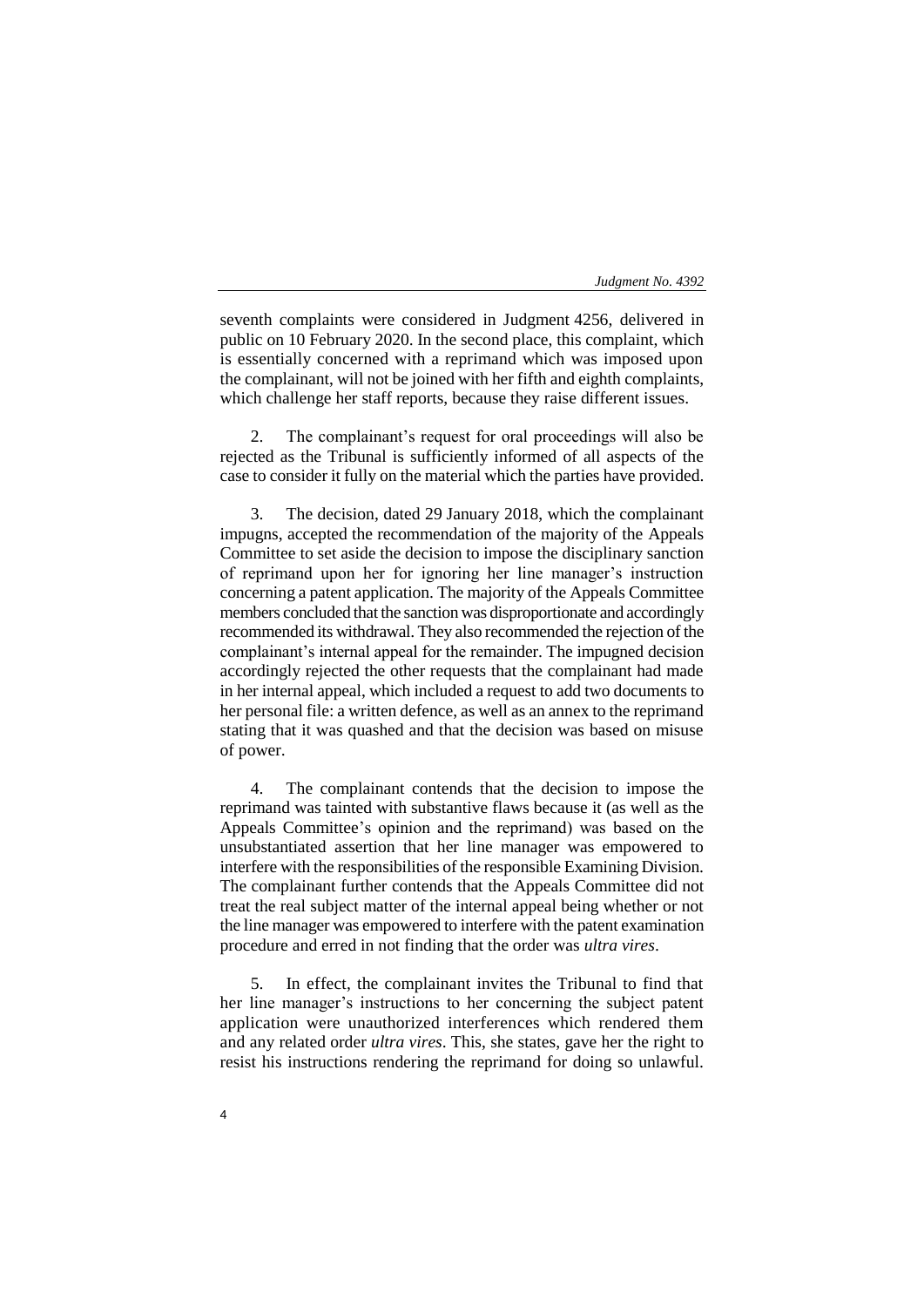Inasmuch, however, as the impugned decision withdrew the reprimand which was the ultimate result of her line manager's actions, this claim is without object. For the same reason, the complainant's alternative request to refer the internal appeal back to a correctly composed Appeals Committee with an order to treat the case in substance will be rejected. Moreover, the complainant's request to declare the opinion of the Appeals Committee null and void is irreceivable as the Appeals Committee has authority to make only recommendations, not decisions (see, for a similar case, Judgment 2113, consideration 6).

6. In recommending the rejection of the request to add the two documents (mentioned in consideration 3 of this judgment) to her personal file, the majority of the Appeals Committee had concluded, in effect, that the request to add the written defence could only be understood as a subsidiary request if they considered that the reprimand was lawful. The majority however stated that the finding that it was unlawful meant that the reprimand had to be removed from the complainant's personal file in which event the request to add the defence to that file would have become moot. The majority of the Appeals Committee however noted that under paragraph 1.8 of Circular No. 262 on Guidelines on personal files for EPO employees, an employee may request that documents be added to her or his personal file. They in effect suggested that although there was no specific provision that permitted a staff member's comments on a disciplinary measure to be included in her or his personal file, they may be included under Article 32(1)(b) of the Service Regulations for permanent employees of the EPO. The majority of the Appeals Committee concluded that the complainant's request to add the annex to her personal file "would [...] be without subject if the reprimand would be taken out of the personal file as [the majority] recommended".

- 7. Article 32(1) of the Service Regulations states as follows:
- "(1) The personal file of a permanent employee shall contain:
	- (a) all documents relating to his administrative position and all reports relating to his ability, efficiency and conduct;
	- (b) any comments by him on such documents and reports."

8. In challenging the decision not to include the two subject documents in her personal file, the complainant, in effect, argues as follows: she never requested that the reprimand be removed from her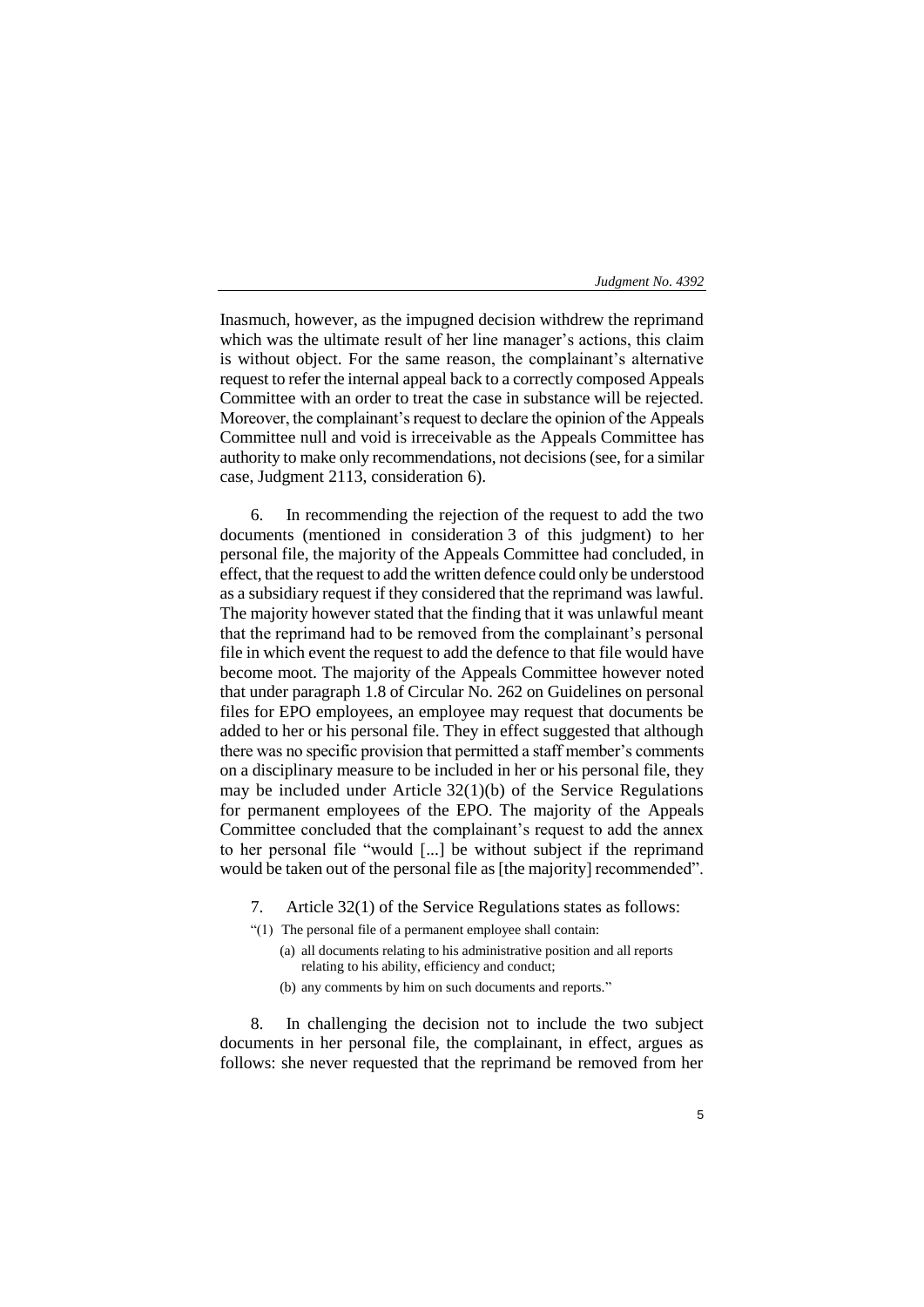personal file. She requested that the two documents be added to it. There are documents in that file which relate to interferences with the Examining Division, including her reports from 2012 onwards, as well as the decision to transfer her to a new technical field or an "implied decision to relieve her of some of her functions", which adversely affected her career. Her personal file is only comprehensible if the defence and the annex are added to it. The reprimand would anyway have been deleted from her file at her request pursuant to Article 96(1) of the Service Regulations. The statement by the majority of the Appeals Committee that her request to add a defence to her personal file could only be understood as a subsidiary request in the event that the reprimand was considered to be lawful meant that they had doubts about how her requests to add the defence and the annex to her personal file were to be understood. The Appeals Committee's failure to ask her to clarify this during its hearing amounted to a procedural violation and a violation of her right to be heard. The withdrawal of the reprimand disregarded the principle of prohibition of *reformatio in peius* according to which a person cannot be put in a worse position as a result of an appeal, for example.

The foregoing submissions are untenable. The complainant's statement, in her complaint brief, that "[t]he reprimand would have meanwhile been anyway deleted from [her] personal file on her request in accordance with Article 96(1) [of the Service Regulations]" signifies that the reprimand which she intended to counter by the addition of the defence and the annex to her personal file no longer exists. In any event the contested reprimand had been withdrawn. Accordingly, the issue whether the defence and the annex should still be added to the complainant's personal file is without object. Furthermore, any document that a permanent employee wishes to add to the personal file must be, in accordance with Article  $32(1)(b)$ , related to documents contained in the personal file. As the reprimand was withdrawn, no documents commenting on it can be added to the personal file by the complainant.

10. In her internal appeal and before the Tribunal, the complainant also questioned the independence and impartiality of the Appeals Committee. In the impugned decision, the Vice-President DG4 accepted the majority Appeals Committee's opinion that the Committee was constituted in accordance with the rules that were applicable at the material time, which sufficiently guaranteed its independence and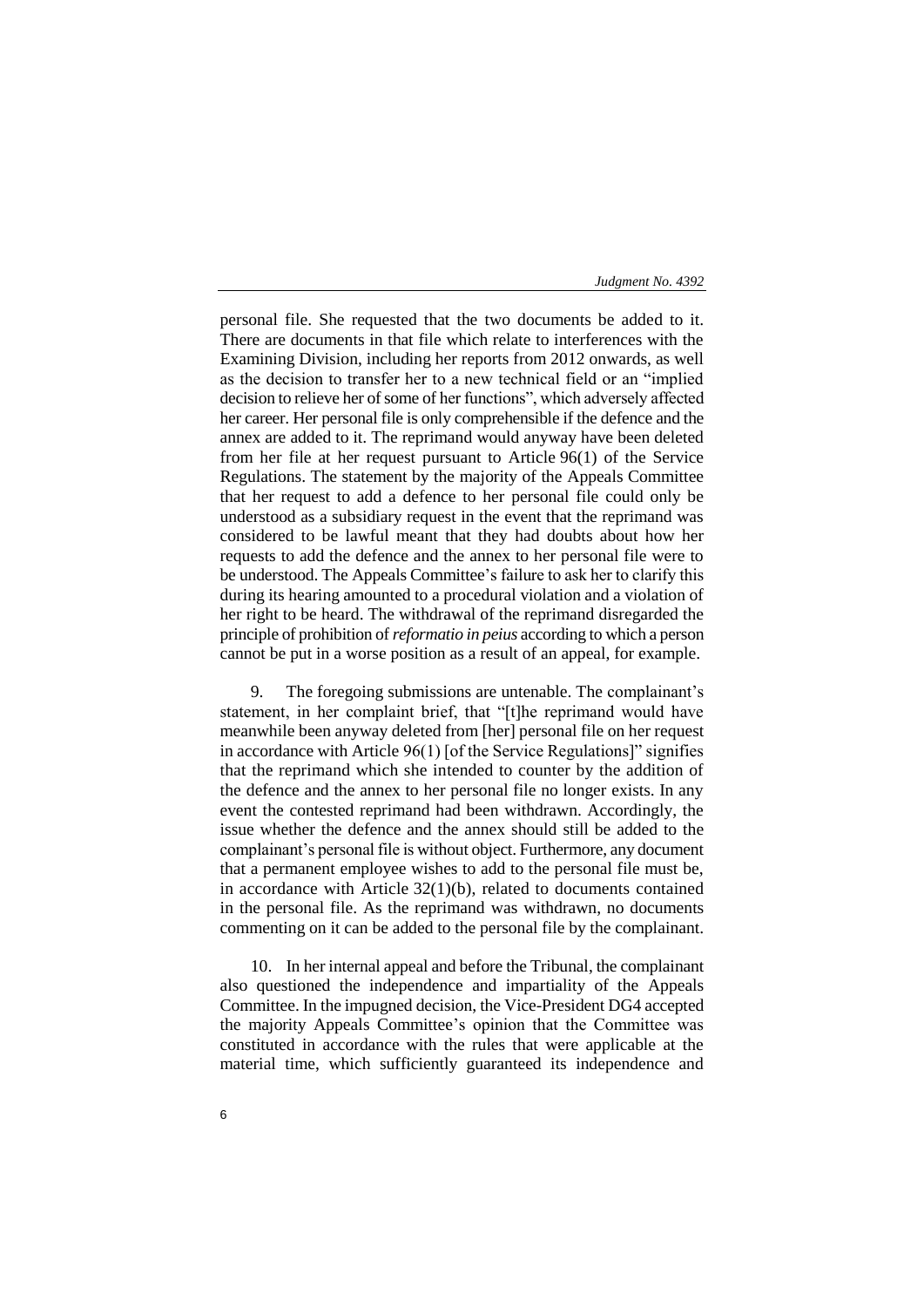impartiality. The complainant expresses doubt about this finding, but expressly "refrains at this stage from any further arguments" concerning the matter and asks the Tribunal to decide the substance of the case as she considers that its remittal to the Appeals Committee is not expedient.

11. In the impugned decision, the Vice-President DG4 accepted the recommendation of the majority of the Appeals Committee to reject the complainant's claim for moral damages. She had claimed moral damages in the amount of 1,000 euros per month from the time that the reprimand was first put into her personal file until the date on which the defence and the annex were added to her personal file, as she requested. The Appeals Committee had concluded that having set aside the decision to impose the reprimand, there was no further moral damage to be compensated. The complainant however argues that she should have been awarded the moral damages which she sought under this head since the reprimand remained in her personal file for approximately the three-year period after which it could have been expunged at her request pursuant to Article 96(1) of the Service Regulations. She submits that it could thereby have impacted her adversely. Her request for moral damages on this basis will be rejected as she has failed to articulate by evidence, rather than by conjecture, the impact which the insertion of the reprimand into her personal file had upon her. For the same reason, her request for "compensation for moral and financial damages as well as lost career perspectives produced by the unjustified reprimand" will also be rejected (see, for example, Judgment 3778, consideration 4).

12. In her internal appeal, the complainant requested compensation for procedural delays "in view of long lasting attacks on [her] dignity". The Tribunal finds that the recommendation of the majority of the Appeals Committee, accepted in the impugned decision, correctly rejected that request as being beyond the scope of the appeal. In her submissions before the Tribunal, the complainant also seeks compensation for procedural delay. However, the two-year period within which the Appeals Committee provided its opinion after the complainant lodged her internal appeal was not unreasonable in the circumstances of this case. Moreover, she has not articulated the adverse impact which the alleged delay had on her (see, for example, Judgments 4231, consideration 15, and 4147, consideration 13). The Tribunal accordingly rejects the request for compensation for procedural delay.